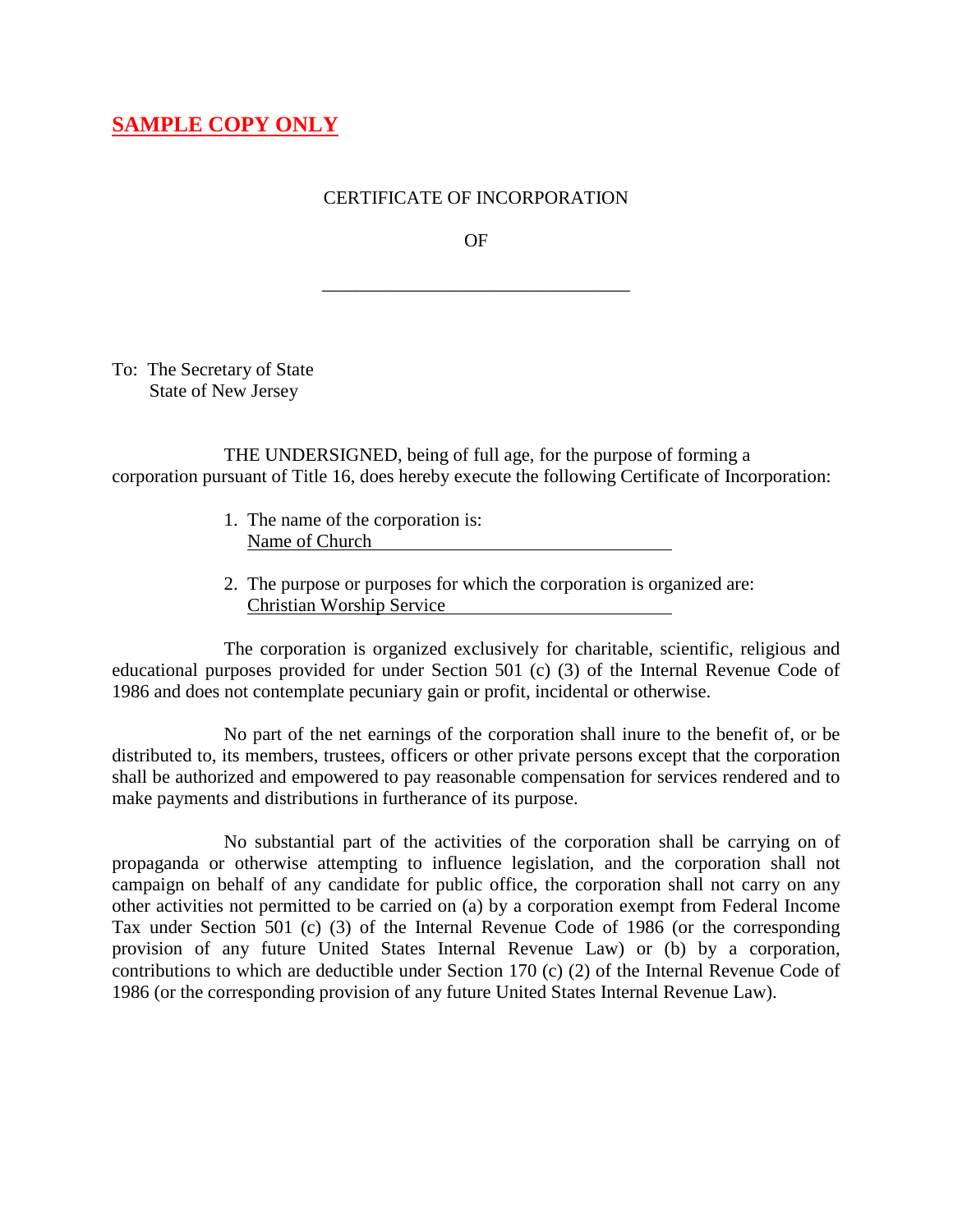3. The corporation shall have members and the qualifications for membership shall be set forth in the by-laws.

4. The method of electing trustees shall be set forth in the by-laws.

5. The address, including the actual location as well as the postal designation, if different, of the corporation's initial registered office and the name of the corporation's initial registered agent are as follows:

Name Address

6. The number of trustees constituting the first board shall be five (5) and the names and addresses of the trustees are as follows:

Name Address

7. The name and address of the incorporator is as follows:

Name Address

8. The duration of the corporation's existence shall be: perpetual.

9. The corporation is a corporation which could be organized pursuant to the provisions of Title 16 of the New Jersey Revised Statutes.

10. Upon dissolution, the assets of the corporation shall be distributed as follows:

In the event of dissolution of this corporation, its assets shall be distributed only to organizations that enjoy exempt status in accordance with the provisions of Section 501 (c) (3) of the Internal Revenue Code of 1986 (or the corresponding provisions of any future United States Internal Revenue Law).